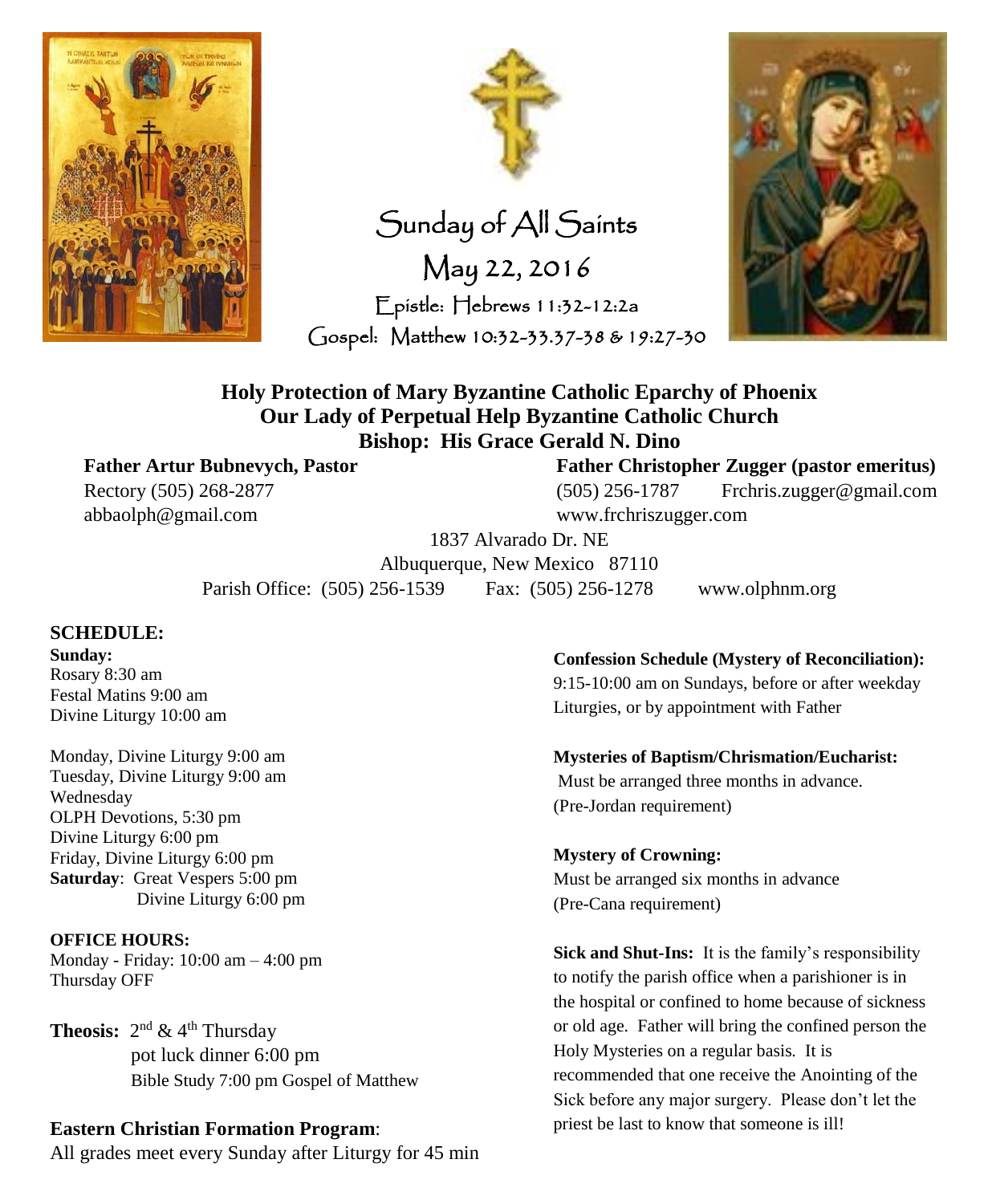## **Welcome to our Church! If you are looking for a spiritual home, contact Father Artur or the office staff for more information. God bless you.**

| <b>Today</b>                     |                                                                                                                                                                    |                                                                                                                                                 |  |
|----------------------------------|--------------------------------------------------------------------------------------------------------------------------------------------------------------------|-------------------------------------------------------------------------------------------------------------------------------------------------|--|
|                                  | $8:30$ am<br>$9:00$ am<br>$10:00$ am                                                                                                                               | Rosary<br>Matins/ Confessions<br>Divine Liturgy                                                                                                 |  |
| <b>Monday</b><br><b>May 23</b>   | Michael of Synnada Bishop - Confessor/Apostle Fast Begins<br>Epistle: Romans 2:28-3:18; Gospel: Matthew 18:10-20<br>$9:00$ am<br><b>Blessing on Lillian Murphy</b> |                                                                                                                                                 |  |
| $\bm{\propto}$                   | 10:30 am                                                                                                                                                           | Senior Shut-ins Outreach                                                                                                                        |  |
| <b>Tuesday</b><br>May 24         | Simeon Venerable<br>Epistle: Romans 4:4-12; Gospel: Matthew 7:15-21<br>$9:00$ am<br><b>Blessing on Danovich Family</b>                                             |                                                                                                                                                 |  |
|                                  |                                                                                                                                                                    |                                                                                                                                                 |  |
| Wednesday<br><b>May 25</b>       | 3rd Finding of the Head of John the Baptist<br>Epistle: 2 Corinthians 4:6-15; Gospel: Matthew 11:2-15                                                              |                                                                                                                                                 |  |
|                                  | 5:30 pm<br>6:00 pm                                                                                                                                                 | <b>OLPH Devotions</b><br>Blessing on Tessa Pettit by Pam Pettit<br>Fr. Chris: +Antoinette De Stefano by Pam Baia                                |  |
| <b>Thursday</b><br><b>May 26</b> | <b>Carpus Apostle</b><br>$6:00$ pm<br>7:00 pm                                                                                                                      | Epistle: Romans 5:10-16; Gospel: Matthew 8:23-27<br>Father's Day Off<br>Pot luck Dinner<br>THEOSIS Bible Study; Matthew Ch. 19                  |  |
| <b>Friday</b><br><b>May 27</b>   | <b>Therapont Bishop-Martyr</b><br>Epistle: Romans 5:17-6:2; Gospel: Matthew 9:14-17                                                                                |                                                                                                                                                 |  |
|                                  | $6:00$ pm                                                                                                                                                          | +Paul Gutierrez by Debbie Sanchez<br>Fr. Chris: +Thomas Bond by Demetrius Yackanich                                                             |  |
| <b>Saturday</b><br><b>May 28</b> | <b>Nicetas Bishop</b><br>Epistle: Romans 3:19-26; Gospel: Matthew 7:1-8                                                                                            |                                                                                                                                                 |  |
| <b>Sunday</b><br><b>May 29</b>   | 2 <sup>nd</sup> Sunday after Pentecost<br>Epistle: Romans 2:10-16; Gospel: Matthew 4:18-23                                                                         |                                                                                                                                                 |  |
|                                  | $5:00$ pm<br>6:00 pm                                                                                                                                               | <b>Great Vespers</b><br>+Keenan Alan by Jilek Family                                                                                            |  |
|                                  | $8:30$ am<br>9:00 am<br>$10:00$ am                                                                                                                                 | Rosary<br>Matins/Confessions<br>Divine Liturgy for Parish Family, Benefactors & Friends<br>Fr. Chris: Intention of Steve Horner by Henry Zugger |  |
|                                  |                                                                                                                                                                    |                                                                                                                                                 |  |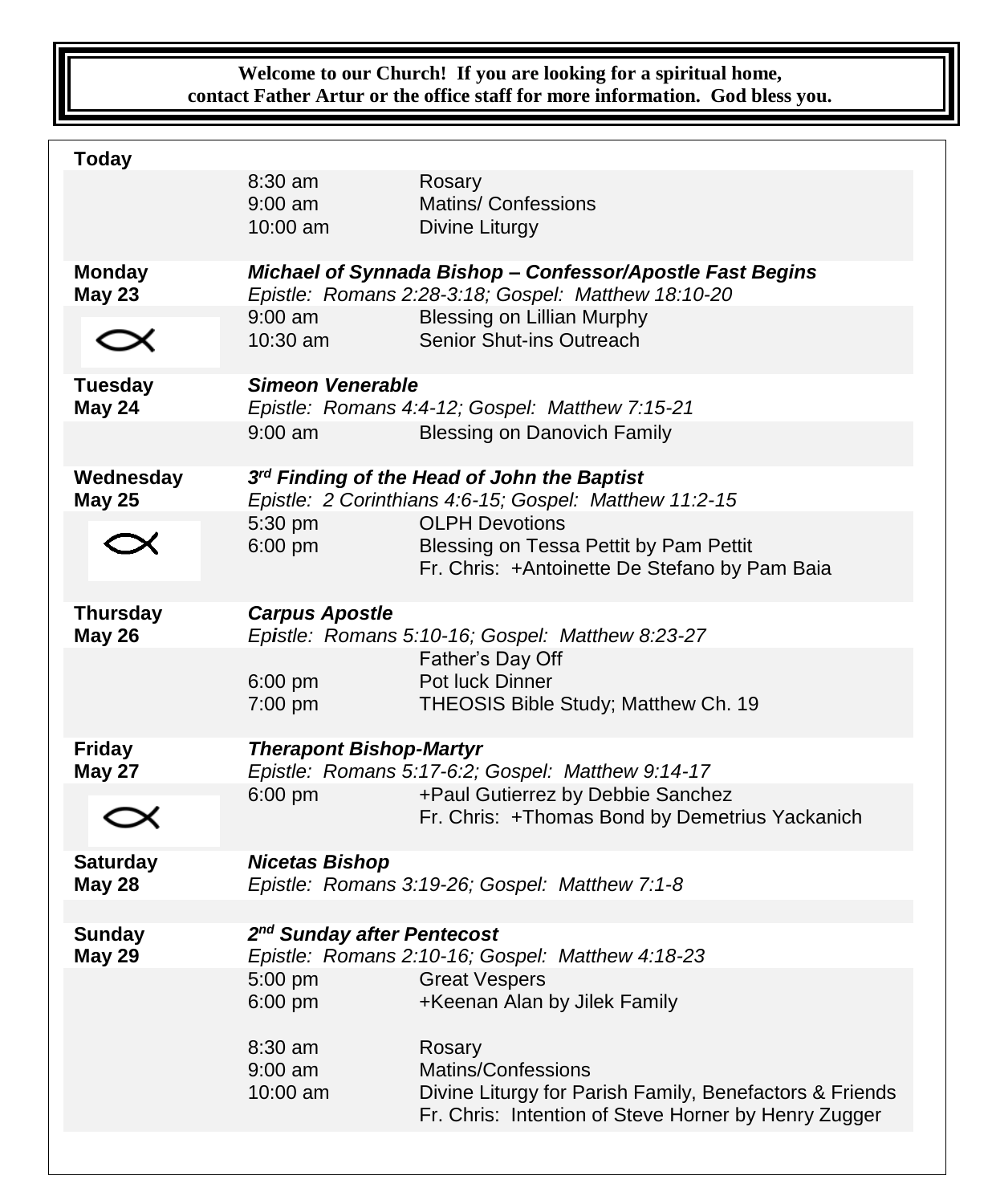*Physician and Help of those in sickness, Redeemer and Savior of the infirm; O Master and Lord of all, grant healing to your servants. Be clement, show mercy to those who have sinned much, and deliver them, O Christ, from their Iniquities, that they may glorify Your might divine!*

Sharif Rabadi Fr. Julian Gnall William Frank Stephen Horner Thenry Zugger Thenry Zugger and Joseph Koetter Katrina Anderson John & Margie Disque Mary Nell Preisler Lilllian Murphy **Phillip Fall** Mike Harahuc Marilyn Fore Laura Dominguez Robert Zadel Demetrius Yackanich **Olga Bodnar** Nathan Barkocy Sven & Barbara Svensson Frances Brannan Jack & Lorraine Hubbell Jenny Ford Joe & Mary Ann Kosty Heather Mattax Robert Hasaka Jordan Smith Larry Bennett Threima Leech Maggie Batsel Paola Terlaza Pricilla Hughes Brent Bromberg Steve Jakymiw

Abraham Haddad John Deflice Quintin Santamaria & Family

Prayers in honor of and to the Blessed Virgin are a powerful weapon against sin, and for healing. Glorious Mysteries are recited from Easter Sunday until All Saints Sunday.

*If you recite the Rosary at home, please offer these intentions, and join us on Sunday at 8:30*  am. Those who recite the Akathist to the Mother of God or the Rosary receive a partial *indulgence when they do so in private, plenary indulgence when they do so as a group*

## *Intentions of the Rosary*

**1 st Decade:** Help for persecuted Catholics, especially in communist and Islamic states

**2 nd Decade:** Spiritual and physical growth of our parish and the Byzantine Catholic Church

**3 rd Decade**: Increase in vocations to priesthood, diaconate, and consecrated life to serve the Byzantine Catholic Church

**4 th Decade**: Repose of the souls who have no one praying for them

**5 th Decade**: Healing of the sick in body, mind and soul

## *Holy Father's Intentions for May*

**Universal**: That, rejecting the culture of indifference, we may care for our neighbors who suffer, especially the sick and the poor.

**Evangelization**: That Mary's intercession may help Christians in secularized cultures be ready to proclaim Jesus.



**Vocation Icon Today: Sullivan Next Sunday: Jilek**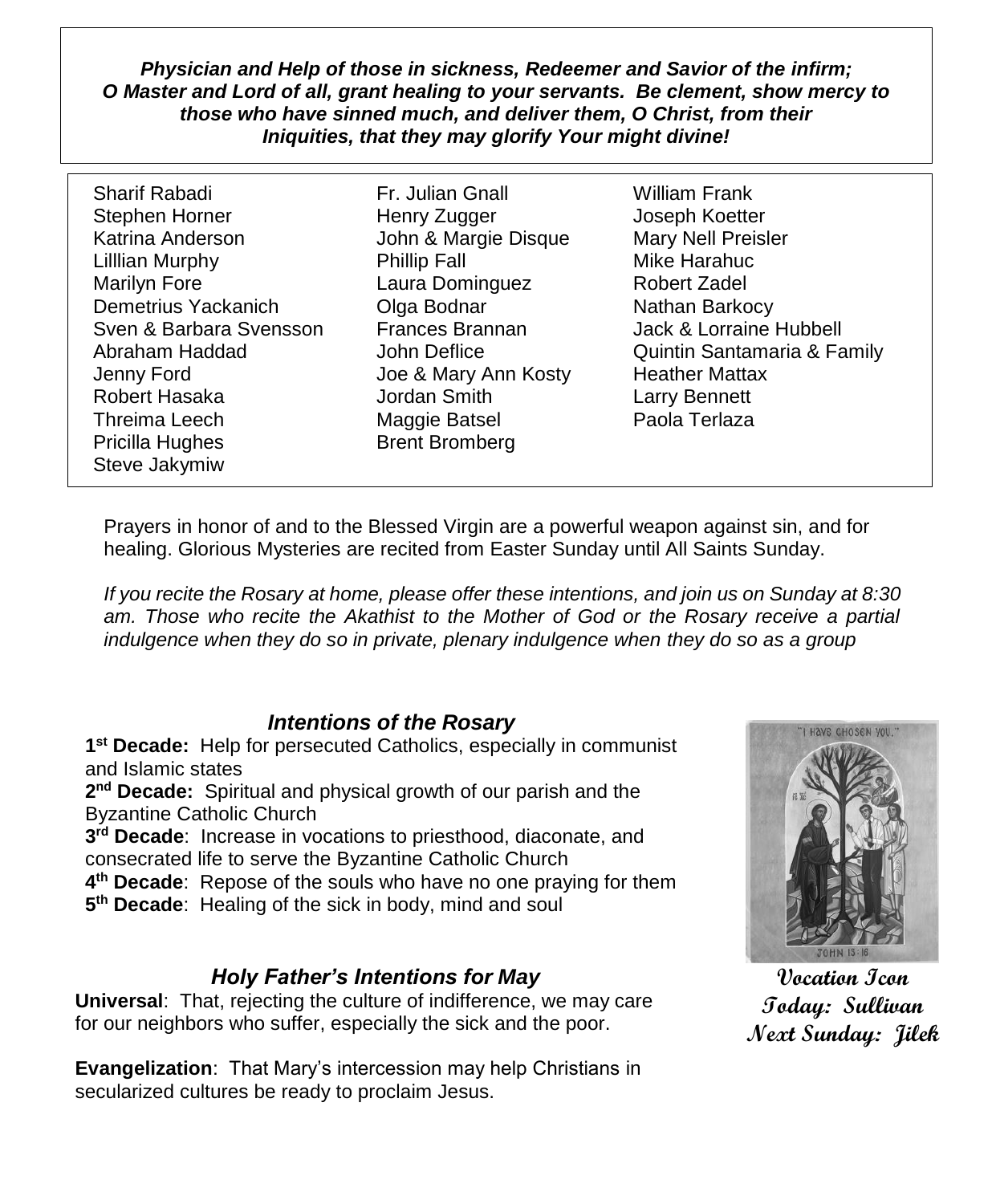## **THANK YOU with a TRIPLE BYZANTINE BLESSING**

to our God-loving parishioners WHO worked VERY hard to make Bishop Gerald's visit, Pentecost Festivities and Diaconal Ordination of Subdeacon Adam Lowe a very special celebration!

Deep sincerest gratitude to cantors, choir, altar servers, OLPH Helpers, flower beautifiers, Hall beautifiers, THOSE Families WHO

helped to set up tables from Franciscan Friars, kitchen helpers with clean up, office workers and anyone we may have forgotten.

Our Heavenly Patroness is proud of us and constantly intercedes for us as our loving Mother before the Throne of the Thrice Holy God. Thank you ALL and may the Holy Spirit descend upon YOU and remain with **you** FOREVER!

## **Vatican City, 7 May 2016 – The Holy Father Francis Pope of Rome has:**

accepted the resignation from the pastoral care of the eparchy of Parma of the Ruthenians, U.S.A., presented by **Bishop John Kudrick** in accordance with canon 210 para. 1 of the Code of Canons of the Oriental Churches, and appointed **Archbishop William Charles Skurla** of Pittsburgh of the Byzantines as apostolic administrator sede vacante of the same eparchy. appointed **Bishop John Stephen Pazak, C.Ss.R.**, formerly of the eparchy of "Sts. Cyril and Methodius of Toronto" of the Slovakians of Byzantine Rite, Canada, as bishop of the eparchy of "Holy Mary of Protection" of Phoenix of the Ruthenians (Catholics 2,706, priests 29,permanent deacons 11, religious 8) U.S.A. He succeeds **Bishop Gerald Nicholas Dino**, whose resignation from the pastoral care of the same eparchy in accordance with canon 210 para. 1 of the Code of Canons of the Oriental Churches was accepted by the Holy Father. May God grant Bishop Gerald many happy and enjoyable years of retirement!

appointed **Bishop John Stephen Pazak, C.Ss.R.**, of theeparchy of "Holy Mary of Protection" of Phoenix of the Ruthenians, U.S.A., as apostolic administrator sede vacante of the eparchy of Sts. Cyril and Methodius of the Slovakians of Byzantine rite in Canada.

**We offer our congratulations to Bishop John Pazak. The Enthronement will take place in Phoenix, Arizona on July 20, 2016.**

**Many Happy and Blessed Years!**

## **!!!!STATE FAIR UPDATE!!!!**

**We have asked** for two months for state fair coordinator to run our booths at the State Fair. Unfortunately, no one has volunteered to coordinate it, so we will be giving up the booth. Our sincere thanks to everyone who has worked at the Fair in the past.

| <b>DATE</b> | <b>READER</b> | <b>TROJCA</b> | <b>GREETER</b> | <b>COUNTER</b> | <b>HOST</b> |
|-------------|---------------|---------------|----------------|----------------|-------------|
| May 29      | Sven Svensson | Olga Youssef  | Open           | Open           | Open        |

## **Barbara's Hall Report***:*

We had a wonderful Ordination Celebration for Deacon Adam Lowe, thanks to Pam Pettit and her merry band of Perpetual Helpers. There was tasty Greek food served to all, and 2 beautiful big cakes. I appreciate the folks who got together and cleaned up.

Father Deacon Adam Lowe, may God grant you many more happy and blessed years.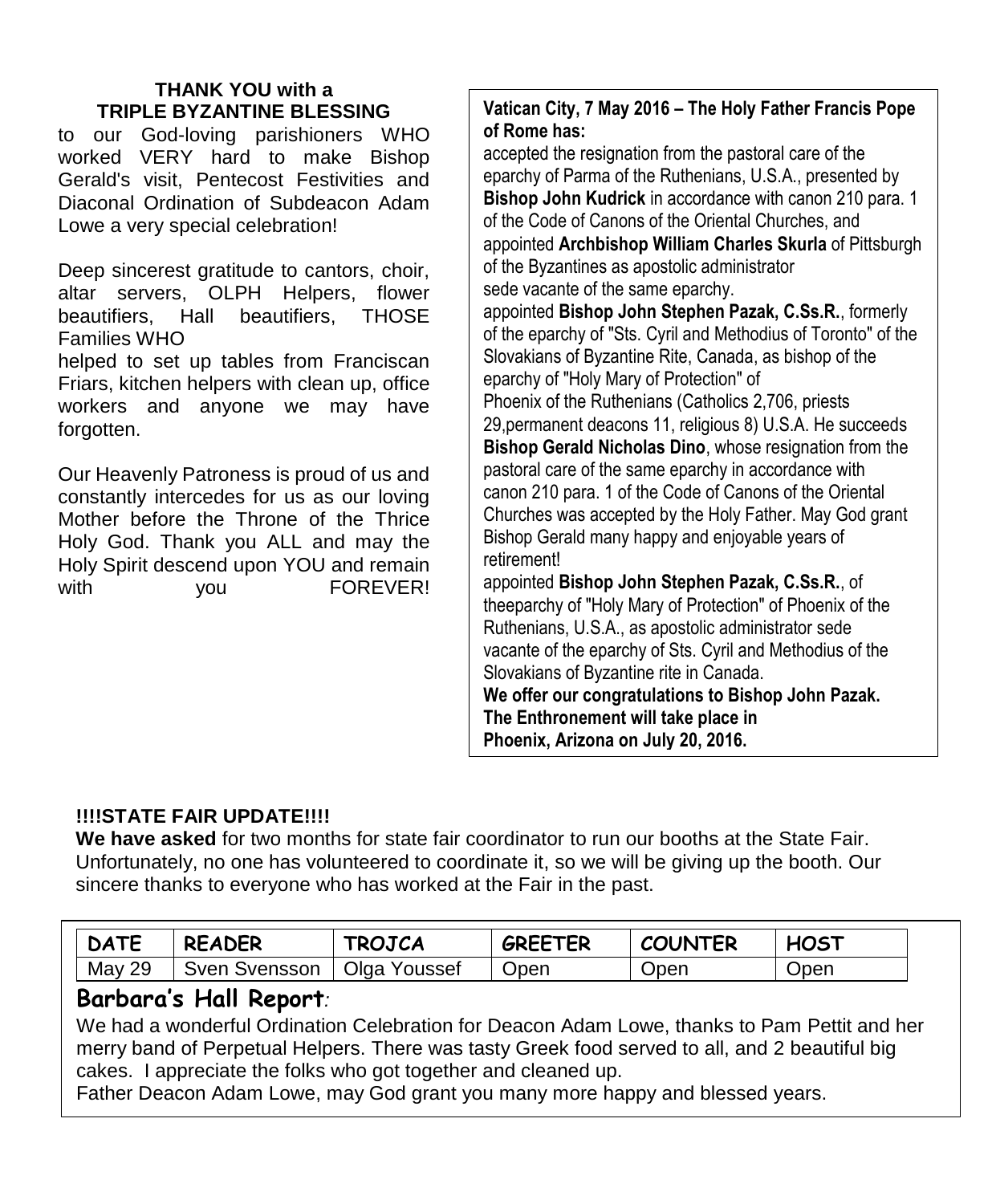## **Coming Events—Mark Your Calendars Now!**

| Monday, May 30    | 6:00 pm Advisory Board Meeting                                                                                                                                                                                                                                                       |
|-------------------|--------------------------------------------------------------------------------------------------------------------------------------------------------------------------------------------------------------------------------------------------------------------------------------|
| June $6-10$       | Eparchy of Phoenix Clergy Conference at St. Stephen Cathedral Hall,<br>Phoenix, AZ                                                                                                                                                                                                   |
| June $24 - 26$    | Myrrh-Bearers Women Retreat Franciscan Retreat House in Phoenix,<br>AZ. Retreat theme: "Journey to Holiness."                                                                                                                                                                        |
| Saturday, June 18 | 10:00 am - 4:00 pm Annual Byzantine Bazaar featuring traditional<br>stuffed cabbage rolls, pirohi, sausage, baklava, home-made baked<br>goods, a wide range of Catholic books and Eastern icons in our store,<br>great raffle prizes, tours of the church and its centuries old art. |
| Friday, June 24   | Feast of the Nativity of Saint John the Baptist<br>6:00 pm Divine Liturgy with blessing of Litija Bread and Myrovanije                                                                                                                                                               |
| Sunday, June 26   | Feast of the Miraculous Icon of Our Lady of Perpetual Help-our<br>church patron feast.                                                                                                                                                                                               |
| Saturday          | 5:00 pm Great Vespers with Litija                                                                                                                                                                                                                                                    |
| Sunday            | 9:00 am Festive Matins                                                                                                                                                                                                                                                               |
|                   | 10:00 am Divine Liturgy/Myrovanije                                                                                                                                                                                                                                                   |
|                   | 6:00 - 8:00 pm Parish Family picnic at the Montgomery Pool                                                                                                                                                                                                                           |
| Wednesday, June   | Feast of the Preeminent Apostles SS Peter & Paul                                                                                                                                                                                                                                     |
| 29                | (HOLY DAY OF OBLIGATION)                                                                                                                                                                                                                                                             |
| Tuesday           | 6:00 pm Vesper Divine Liturgy with blessing of Litija and Myrovanije                                                                                                                                                                                                                 |
| Wednesday         | 9:00 am Festive Divine Liturgy/Myrovanije                                                                                                                                                                                                                                            |

**Our ANNUAL BAZAAR is scheduled this year on Saturday, June 18, 10AM-4PM!!!** We are once again asking for homemade baked goods from our parishioners. There is a sign-up sheet on the credenza near the front door. This year we will se**ll whole cakes, whole pies, breads, cookies by the dozen, etc. We will no longer sell slices or individual** small items. Keep this in mind when choosing what you will make. Please think about making your yummiest baked goods. Traditional Eastern European bakery products are most popular. Make sure that cakes and pies are in containers that will be sold with the item. Your items must be visible- do not wrap in foil. Please make sure the items and containers are as attractive as possible. Do not price the items. If we know in advance exactly what you are making, we can make professional tags and have professional boxes. Please no gluten free or sugar free - they do not sell. Breads (which sell very well) can be either sweet or savory. As a group, we will make kolachi - so that is already covered.

**Fr. Chris** is preaching at the First Mass of Fr. Michael Niemczak today at St. Thomas Aquinas church in Rio Rancho. Please say a prayer for all those men being ordained this summer, that they serve God well as deacons and priests.

## These baked goods must be brought to the church the Friday before the bazaar. If you have questions or need ideas, please see Melinda Fitzpatrick. **Myrrh-Bearers Retreat Myrrh-Bearers Retreat for all girls, 7-11, teens 12-17 & women 18+**

**SAVE THE DATE***:* The Myrrh-Bearers Retreat will be held from Friday, June  $24<sup>th</sup>$  to Sunday, June  $26<sup>th</sup>$  at the Franciscan Renewal center, Scottsdale, AZ.

*Journey to Holiness* is the theme for this Retreat. All girls, 7-11, teens 12-17 and women 18+ are invited to attend this annual Retreat. Fliers are available for Registrations. *PLAN NOW TO ATTEND!*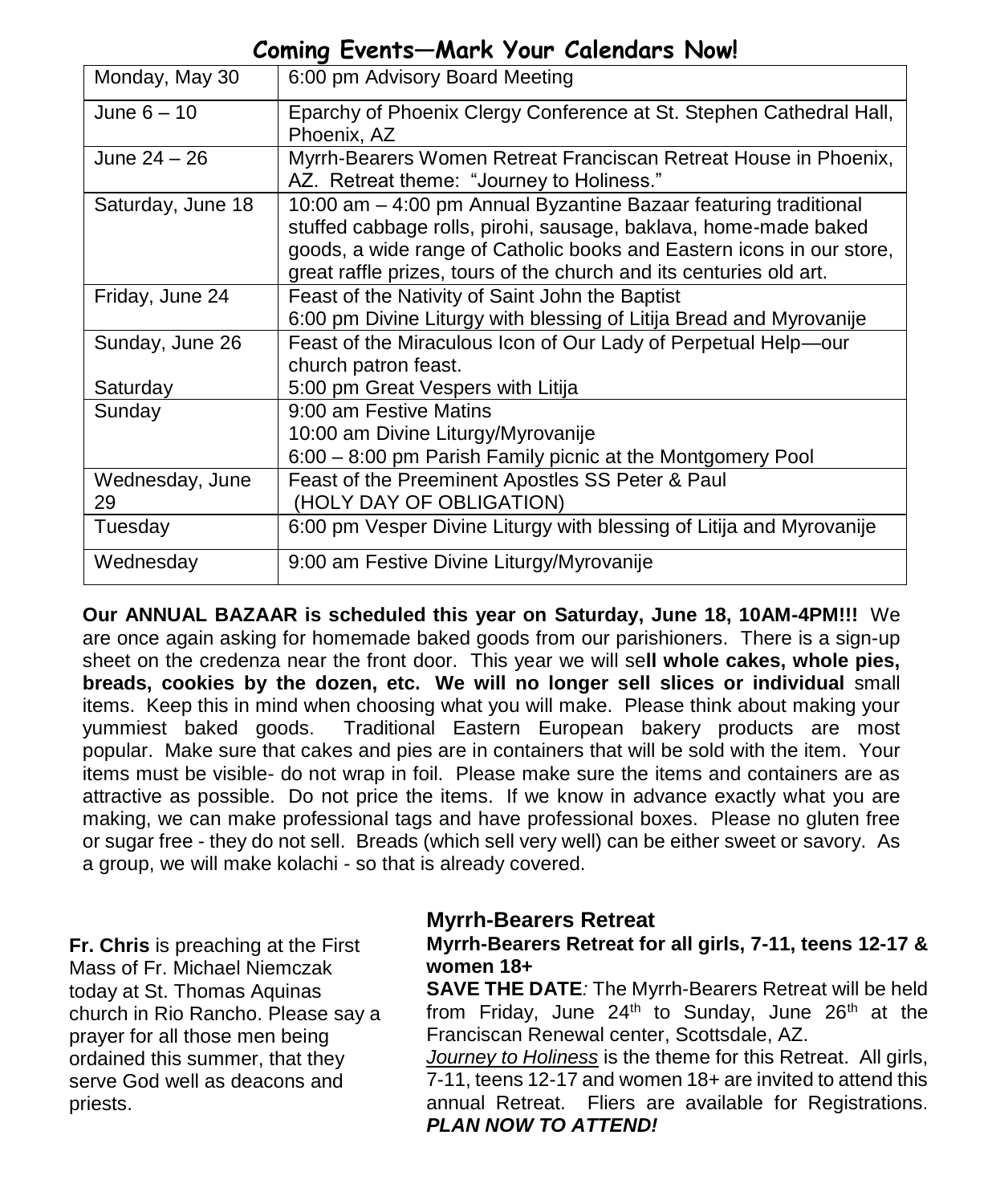## **THE APOSTLE'S FAST BEGINS**

 **Fast of SS. Peter and Paul begins on**   **Sunday evening and runs until June 28**. It is the preparation for the Feast of SS. Peter and Paul. Along with the Dormition (August 15), Christmas and Easter Fasts, this was one of the four times when the devout would receive Holy Communion during the centuries when people refrained from receiving Holy Communion due to misdirected theology. The traditional fast calls for abstinence from meat on Mondays and Wednesday as well as Friday. This Fast is voluntary, and can be followed to whatever degree you wish while preparing for this great feast.

**The main focus of almsgiving is to put money aside for Peter's Pence which is the national collection that is taken up at this time and sent to Rome. The pope uses these donations to fund papal charities, which focus heavily on relief for refugees around the world, support for the family, and aid for Churches in poor countries.** 

SS. Peter and Paul are the two pillars of the Church. Given the calls to the New Evangelization, it is worthwhile to go back to Acts of the Apostles and read of St Peter's speech immediately after the Descent of the Holy Spirit. The first thing he preaches is the Resurrection of our Lord, and three thousand are baptized that day (Acts, chapter 2). Peter is the foundation of the Church and leader of the apostles, and first bishop in Antioch and in Rome. Thus he is the founder of the papal office. Paul is the great theologian and preacher to the Gentile nations, whose writings give inspiration today, in a completely different world. His travels cover the entire Mediterranean from Jerusalem to Rome, and then to Spain. Ask them how you can proclaim the Risen Lord to the people around you who are looking for God. Giving yourself prayer time and Scripture time will lead you on the way of the Holy Spirit, and it is open to everyone.

*Do not say to me that I fasted for so many days, that I did not eat this or that, that I did not drink wine, that I endured want; but show* 

*me if you from being an angry man has become gentle, if you from a cruel man has become benevolent. If you are filled with anger, why oppress thy flesh? If hatred and avarice are within you, of what benefit is it that you drink water? Do not show forth a useless fast: for fasting alone does not ascend to heaven. - St John Chrysostom*

## **May 25 - Third Finding of the Head of St. John the Baptist**.

Fasting is mitigated on this feast day. During the iconoclast persecution in the Byzantine Empire, this precious relic had been buried and hidden. It was restored for public veneration in Constantinople on this day in 850. Parts of the head of St. John are to be found on Mount Athos; the cathedral of Amiens; and the St. John Lateran cathedral of Rome.

## **EWTN**

Today, 8 pm:

**Sr. Lucia, Our Lady's Messenger**: The longest living visionary of Fatima, who devoted herself to spreading the authentic message of Fatima from her Carmelite cloister. Also **Thursdav** 

1 am, Friday, 9 pm;

Friday 2:30 pm, 30 minutes

**POPE JOHN XXIII: THE SAINT A** documentary on the incredible contributions of John XXIII to the Church and to the world, featuring historic footage from the Vatican Archives and interviews with many on his legacy including his grandnephew, Marco Roncalli.

Friday, 11:30 pm, 30 minutes: **Blessed Margaret Pole - Martyr of England**. Descended from the most ancient families of France and England, she stood up to Henry VIII when he broke with Rome, defended Princess Mary Tudor against her father, and was brutally martyred at the age of 70, shocking Europe.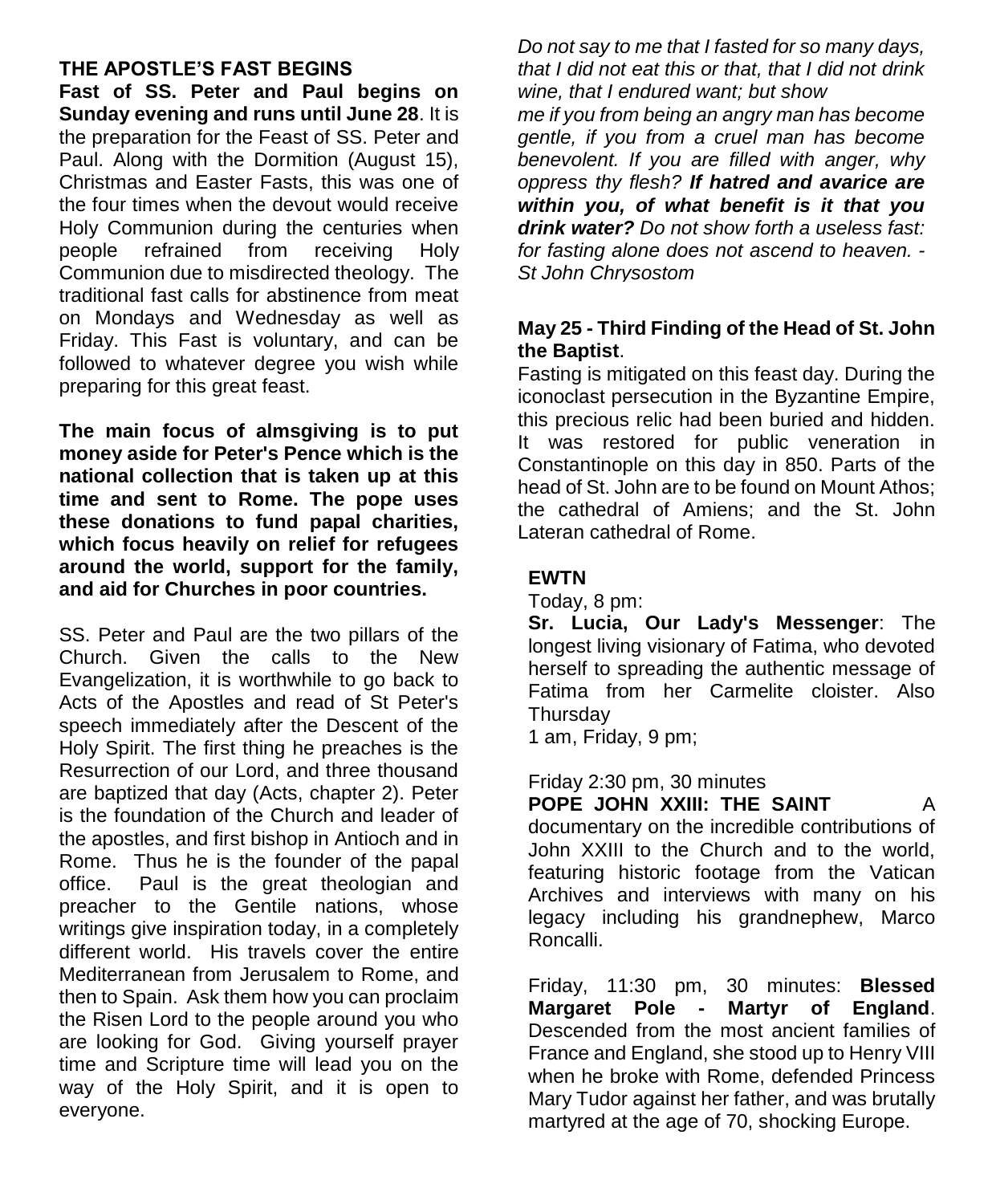# A[LL SAINT](http://www.newadvent.org/cathen/07762a.htm)S

All S[aints is set](http://www.newadvent.org/cathen/02599b.htm) [on this Sunday to rem](http://www.newadvent.org/bible/1co012.htm#vrs13)ember all t[hose who have](http://www.newadvent.org/bible/rom012.htm#vrs5) re[sponded to the call of](http://www.newadvent.org/bible/1co012.htm) the [Holy Spir](http://www.newadvent.org/cathen/12345b.htm)[it, given at Pente](http://www.newadvent.org/bible/eph006.htm#vrs18)cost, and who achieved the fullness of the Christian life. This is the day to remember all those anonymous Christians, people who were humble or royal, monks and nuns or parents of children, workers, soldiers, doctors, farmers, tradesmen: every soul who now dwells in glory in Heaven. These people, from all nations and all ranks of life, see the full Beatific Vision, the revelation of the Holy Trinity.

And it is important to remember that they do not forget us – they pray for us so that we will have the same blessing. This is the Communion of Saints.

*From the Catholic Encyclopedia (1911) we read:* Repeatedly St. Paul speaks of the **one body whose head is Christ** (Colossians 1:18), whose **energizing principle is charity** (Ephesians 4:16), whose *members are the saints, not only of this world, but also of the world to come* (Ephesians 1:20; Hebrews 12:22). In that communion there is no loss of individuality, yet such an interdependence that **the saints are "members one of another"** (Romans 12:5), not only sharing the same blessings (1 Corinthians 12:13) and exchanging good offices (1 Corinthians 12:25) and prayers(Ephesians 6:18), but also *partaking of the same corporate life, because "Christ holds it together and makes all of its parts work perfectly, as it grows and becomes strong because of charity*" (Ephesians 4:16).

The Catholic Catechism of today writes: *The intercession of the saints*. "Being more closely united to Christ*, those who dwell in heaven fix the whole Church more firmly in holiness. . . . They do not cease to intercede with the Father for us, as they proffer the merits which they acquired on earth through the one mediator between God and men, Christ Jesus . . . . So by their fraternal concern is our weakness greatly helped."*

As Saint Therese of Lisieux said on her deathbed: **"I want to spend my heaven doing good upon earth."** There is really nothing more to say of the ongoing lives of the saints and their concern for us, is there?

### **The principal saints associated with our Byzantine Catholic Church are:**

1. SS. Cyril and Methodius, the two Greek brothers who founded the Byzantine Catholic Church in Central Europe.

2. St. Gorazd, successor of St. Methodius, and the helpers of the mission: SS. Naum, Clement of Ochrid, Sava and Angelar who spread the Faith in the Balkans.

3. St. Nicholas, patron of the monastery at Mukachevo, and revered as special protector of the Byzantine-Ruthenian Church.

4. The martyrs under Communism: Blesseds Theodore Romzha, Methodius Trcka, Paul Peter Gojdich, Basil Hopko; Venerable Petro Oros and Companions.